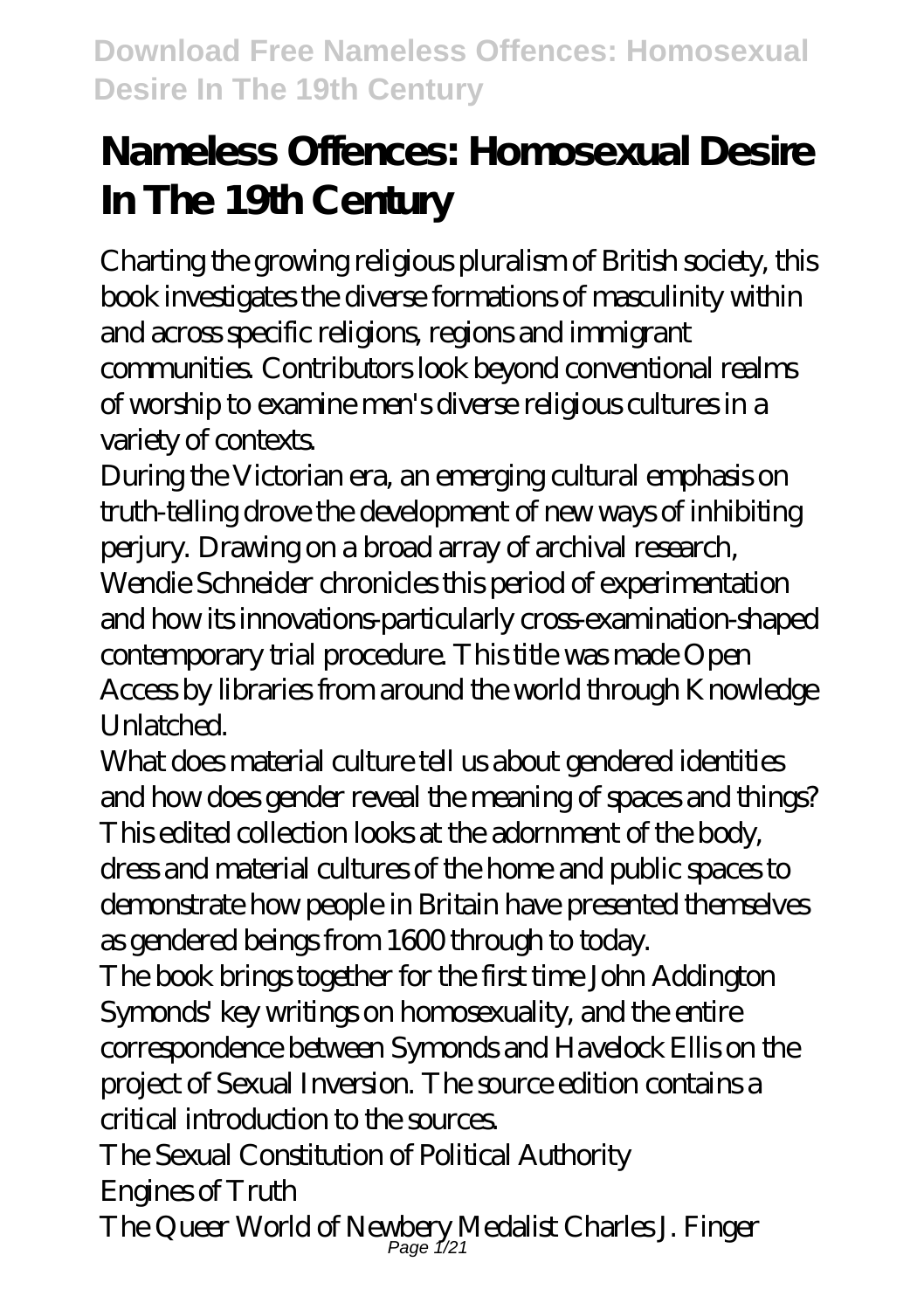# Queer London **Romanticism**

#### Sex, Scandal, and Victorian Letters

A new history of the causes of the American Civil War, highlighting the role played by ordinary men in the secession debate and process. Bringing together established critics and exciting new voices, The Politics of Gender in Anthony Trollope's Novels offers original readings of Trollope that recognize and repay his importance as source material for scholars working in diverse fields of literary and cultural studies. As the editors observe in their provocative introduction, Trollope more than any of his contemporaries is studied by scholars from disciplines outside literary studies. The contributors here draw together work from economics, colonialism and ethnicity, gender studies, new historicism, liberalism, legal studies, and politics that convincingly argues for the eminence of Trollope's writings as a vehicle for the theoretical explorations of Victorian culture that currently predominate. The essays variously examine imperial and postcolonial themes in the context of economic, cultural, aesthetic, and demographic influences; show how gender-sensitive readings expose Trollope's critique of capitalism's influence; address Trollope and sexuality in the context of queer studies, the law, archetypal constructions, and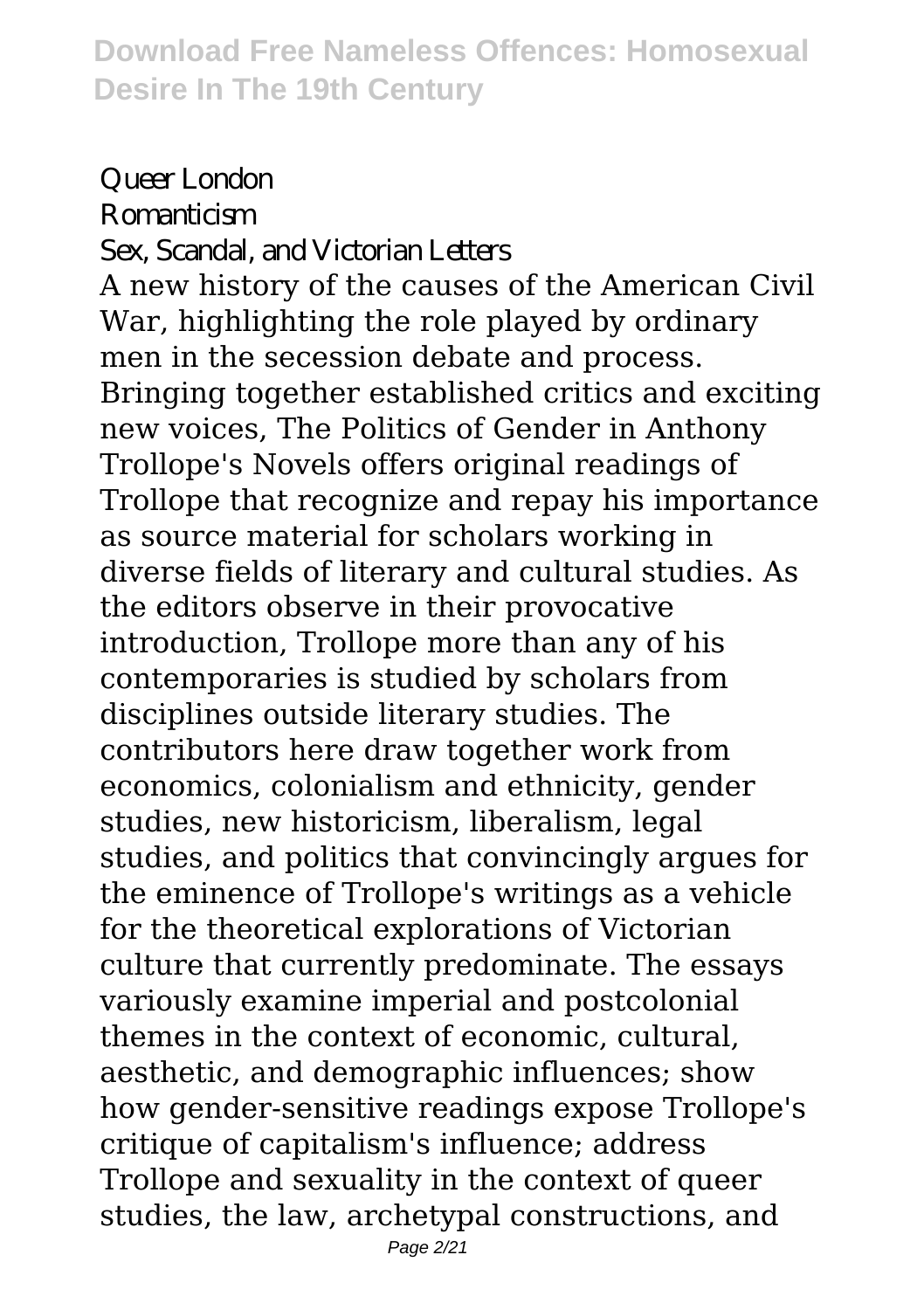classical feminism; and offer new approaches to narrative theory through examination of Victorian understandings of male and female psychology. Regenia Gagnier's concluding chapter revisits the collection's critical strands and reflects on the implications for future studies of Trollope.

Plausible Crime Stories is not only the first indepth study of the history of sex offences in Mandate Palestine but it also pioneers an approach to the historical study of criminal law and proof that focuses on plausibility. Doctrinal rules of evidence only partially explain which crime stories make sense while others fail to convince. Since plausibility is predicated on commonly held systems of belief, it not only provides a key to the meanings individual social players ascribe to the law but also yields insight into communal perceptions of the legal system, self-identity, the essence of normality and deviance and notions of gender, morality, nationality, ethnicity, age, religion and other cultural institutions. Using archival materials, including documents relating to 147 criminal court cases, this socio-legal study of plausibility opens a window onto a broad societal view of past beliefs, dispositions, mentalities, tensions, emotions, boundaries and hierarchies. 'Queer London' explores the underground gay culture of London during four decades when homosexual acts between consenting adults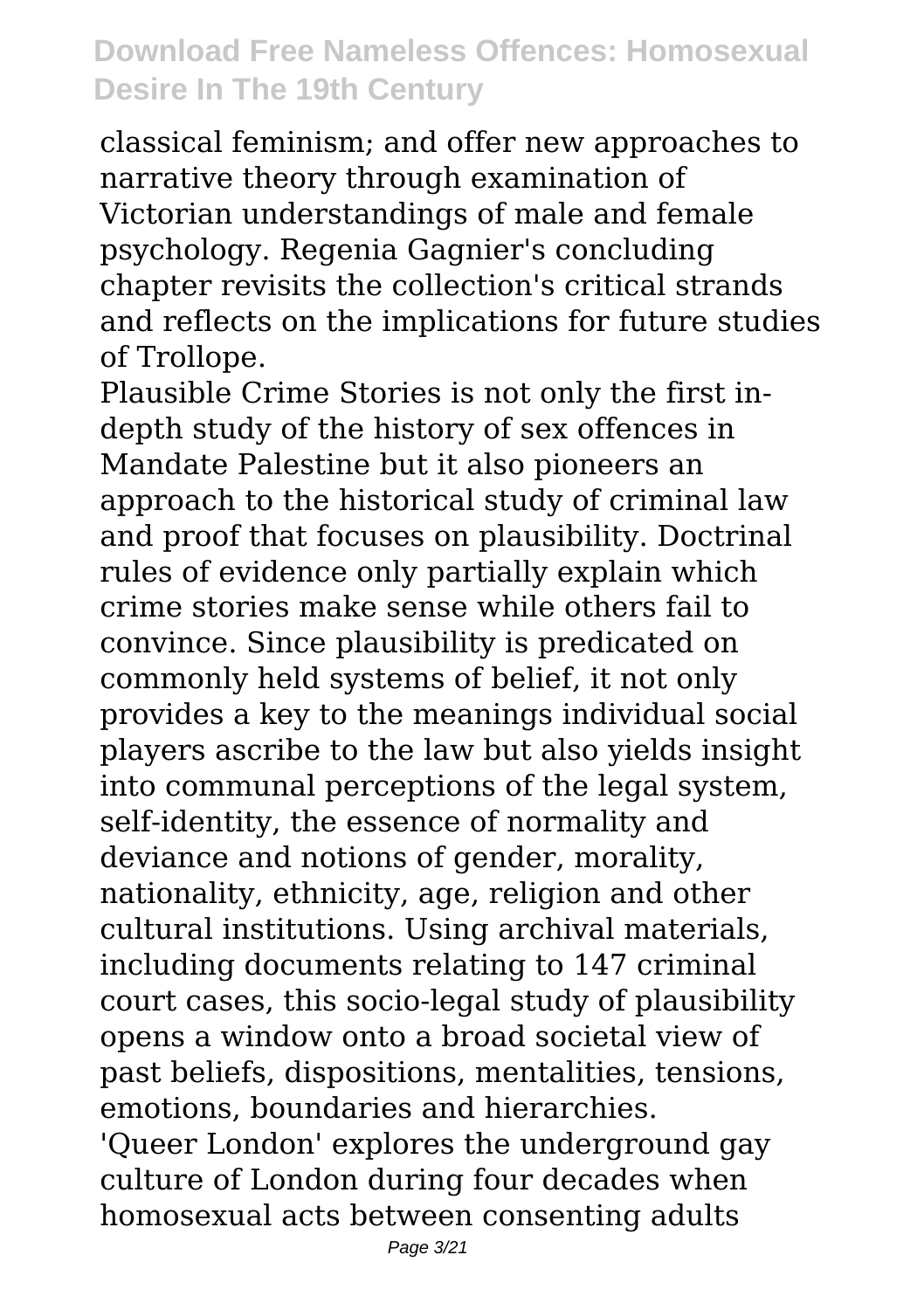remained illegal. The author discovers how queer men made sense of their sexuality and how their lifestyles were affected by and in turn influenced the life of the metropolis.

Transnational LGBT Activism and UK-Based NGOs

Capitalism's Sexual History

The Hijra , c.1850–1900

Homosexual Desire in the 19th Century

Our Friend "the Enemy"

The Routledge Concise History of Nineteenth-

## Century Literature

#### Distant Strangers

Dominic Janes is at pains here to highlight the role played by Christianity in the history of homosexuality in Britain. His story deals not merely with genital relations but also with identities both embraced and refused. Necessarily, coded expressions of desire as well as creative blurrings between religious idealism and queer gender and sexuality are integral to Janes s account. A special focus for Janes is the way in which visual images and imaginary visions of suffering in ecclesiastical contexts were used to develop concepts of male same-sex desire that projected the self as dutiful and penitent rather than shameful. And so, a model (and in ways a substitute) for same-sex relationships was readily available in idealizations of the person and body of Christas unmarried queer martyr. Homosexual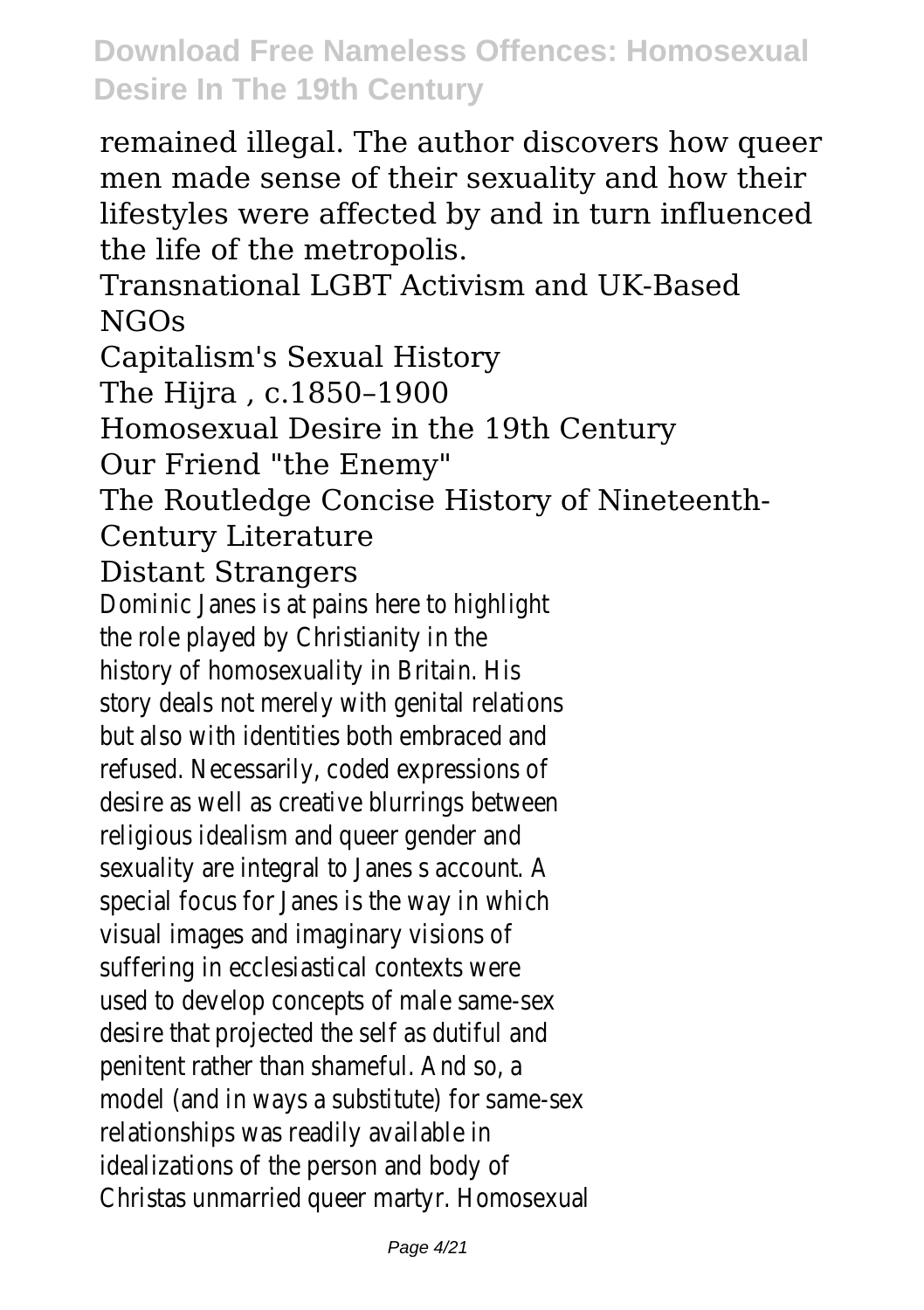desires and identities prove to have unfolded in creative dialogue with religion during and since the 19th century. Various figures enter into Janes s history, from Cardinal Newman and Oscar Wilde to artists such as Simeon Solomon and Frederick Rolfe, and the plot thickens with forays into Victorian monasteries that functioned as queer families, with fascinating side trips into Rolfe s Christmas cards as expressions of queer aesthetic/identity. He brings the account full circle with a concluding chapter on the life and works of Derek Jarman. Janes uses this case to show that the experience of the AIDS epidemic led to a reconnection with older modes of queer self-expression specifically concerned with the endurance of suffering. The religious roots of queer creativity are a vital resource for modern churches and openly gay men and women to learn from."

This book is a work of press history that considers how the music press represented permissive social change for their youthful readership. Read by millions every week, the music press provided young people across the country with a guide to the sounds, personalities and controversies that shaped British popular music and, more broadly, British culture and society. By analysing music papers and oral history interviews with journalists and editors, Patrick Glen examines how papers represented a lucrative entertainment industry and mass press that<br>Page 5/21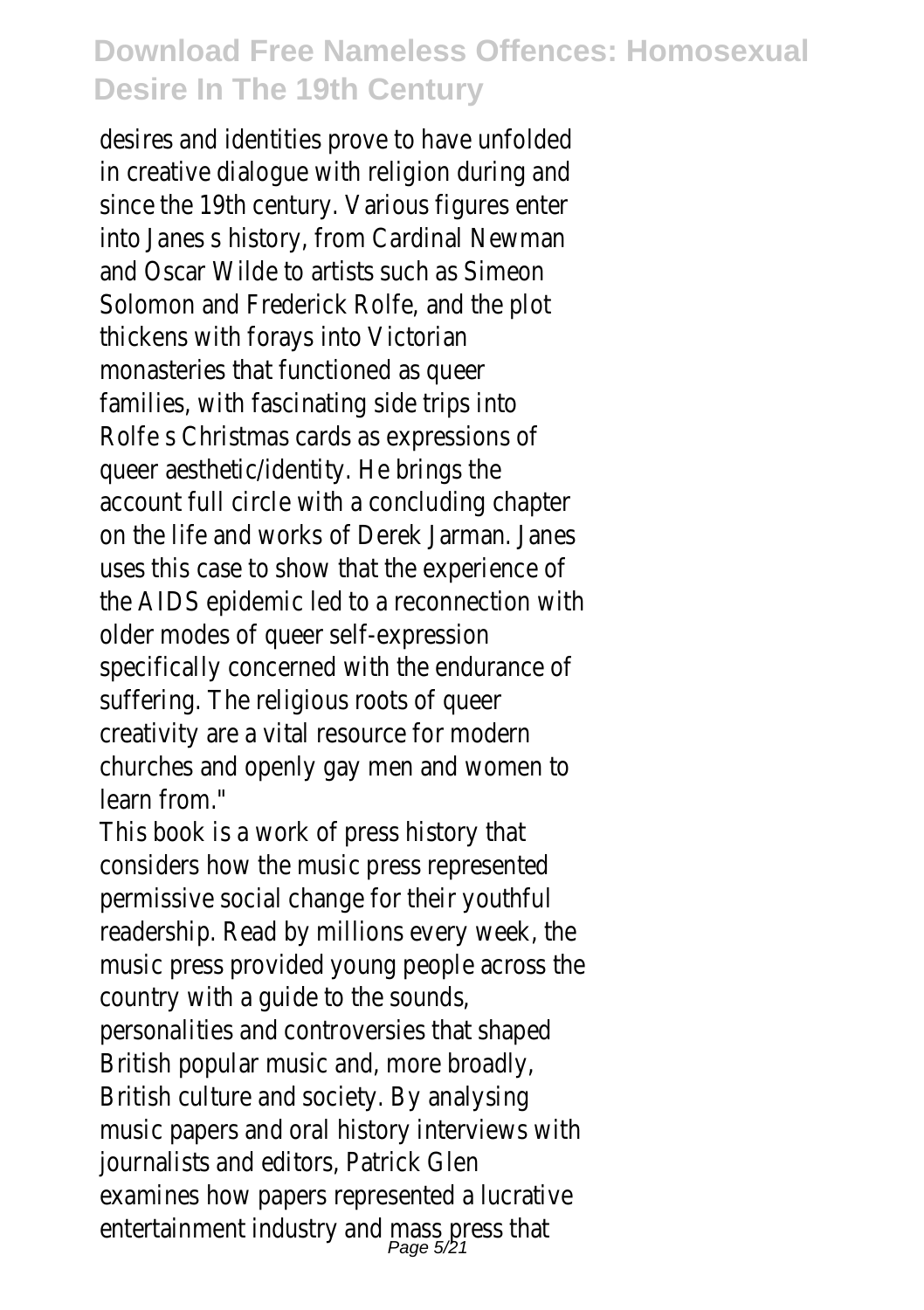had to negotiate tensions between alternative sentiments and commercial prerogatives. This book demonstrates, as a consequence, how music papers constructed political positions, public identities and social mores within the context of the market. As a result, descriptions and experiences of social change and youth were contingent on the understandings of class, gender, sexuality, race and locality.

This book examines changing perceptions of sex between men in early Victorian Britain, a significant yet surprisingly little explored period in the history of Western sexuality. Looking at the dramatic transformations of the era—changes in the family and in the law, the emergence of the world's first police force, the growth of a national media, and more—Charles Upchurch asks how perceptions of same-sex desire changed between men, in families, and in the larger society. To illuminate these questions, he mines a rich trove of previously unexamined sources, including hundreds of articles pertaining to sex between men that appeared in mainstream newspapers. The first book to relate this topic to broader economic, social, and political changes in the early nineteenth century, Before Wilde sheds new light on the central question of how and when sex acts became identities.

Nineteenth-century Britain saw the rise of secularism, the development of a modern capitalist economy, multi-party democra<br>Page 6/21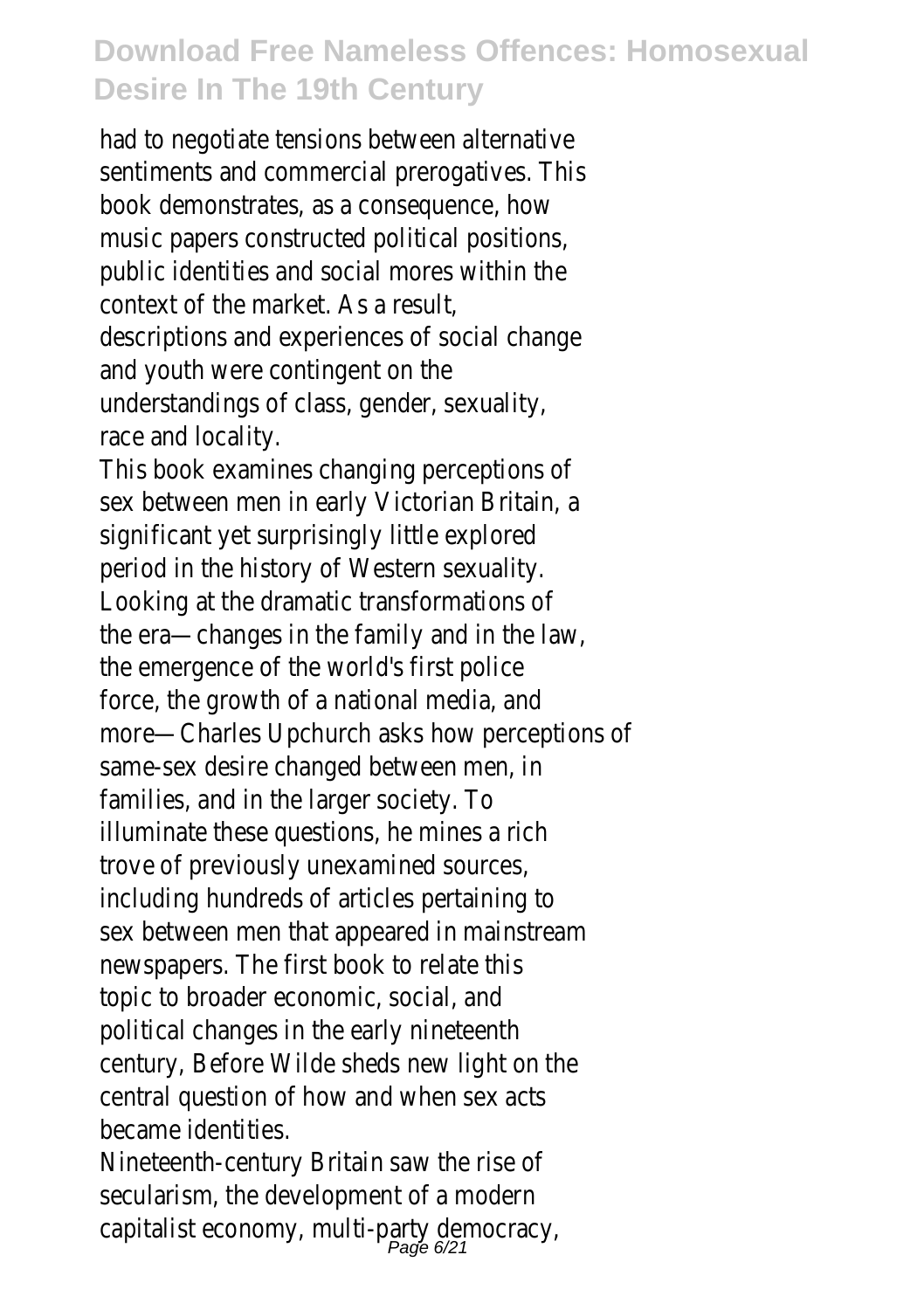and an explosive growth in technological, scientific and medical knowledge. It also witnessed the emergence of a mass literary culture which changed permanently the relationships between writers, readers and publishers. Focusing on the work of British and Irish authors, The Routledge Concise History of Nineteenth-Century Literature: considers changes in literary forms, styles and genres, as well as in critical discourses examines literary movements such as Romanticism, Pre-Raphaelitism, Aestheticism and Decadence considers the work of a wide range of canonical and non-canonical writers discusses the impact of gender studies, queer theory, postcolonialism and book history contains useful, student-friendly features such as explanatory text boxes, chapter summaries, a detailed glossary and suggestions for further reading. In their lucid and accessible manner, Josephine M. Guy and Ian Small provide readers with an understanding of the complexity and variety of nineteenth-century literary culture, as well as the historical conditions which produced it. Perils and Pleasures in the Sexual Metropolis, 1918-1957 Masculinity, Class and Same-Sex Desire in Industrial England, 1895-1957 Religion, Homoerotic Desire, and the End of the World in England, C. 1550-1850 Sex between Men in Britain's Age of Reform

Plausible Crime Stories Page 7/21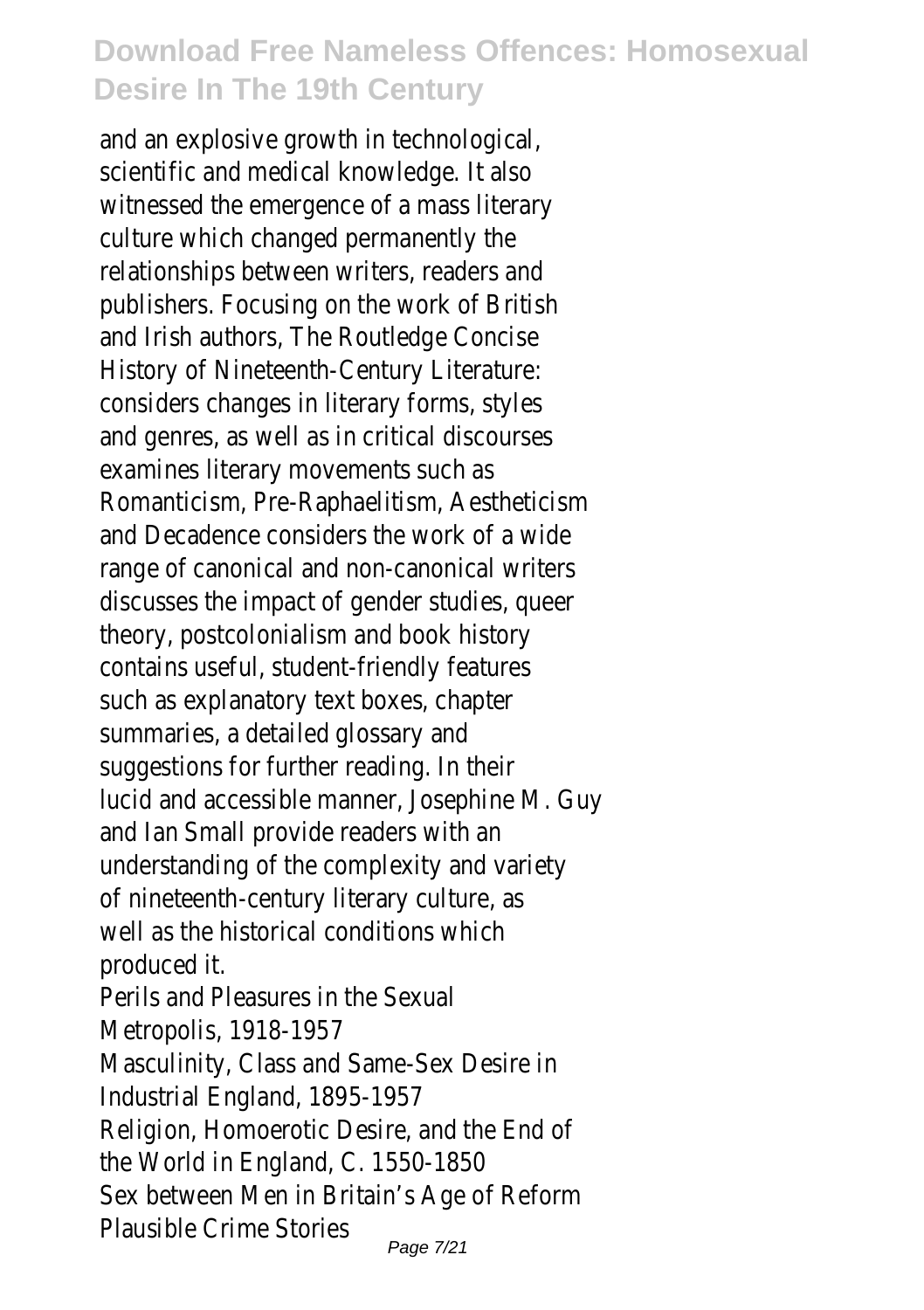Desire

Colonialism and Power

Nameless OffencesHomosexual Desire in the 19th CenturyI.B. Tauris

For nineteenth-century thinkers in Germany and Britain, who looked to Greece as the acme of past civilization, the Greeks' enjoyment of pederasty presented a problem. Daniel Orrells's study explores the way in which this awkward issue was negotiated.

'... the rich range of historical information that Clark weaves into her chapters... makes this ambitious overview of sex in Europe a highly accessible and successful endeavour.' – Times Higher Education Supplement 'Provides a valuable overview of the history of sexuality in Europe since classical antiquity, synthesising as it does a mass of studies of specific regions and periods which have appeared during the last two decades.' Lesley Hall, Wellcome Library, UK Desire: A History of European Sexuality is a sweeping survey of sexuality in Europe from the Greeks to the present day. It traces two concepts of sexual desire that have competed in European history: desire as dangerous, polluting, and disorderly; and desire as creative, transcendent, even revolutionary. This book follows these changing attitudes toward sexuality through the major turning points of European history. Written in a lively and engaging style, the book contains many fascinating anecdotes drawing on a rich array of sources including poetry, novels, pornography and film as well as court records, autobiographies and personal letters. While Anna Clark builds on the work of dozens of historians, she also takes a fresh approach and introduces the concepts of twilight moments and sexual economies. Desire integrates the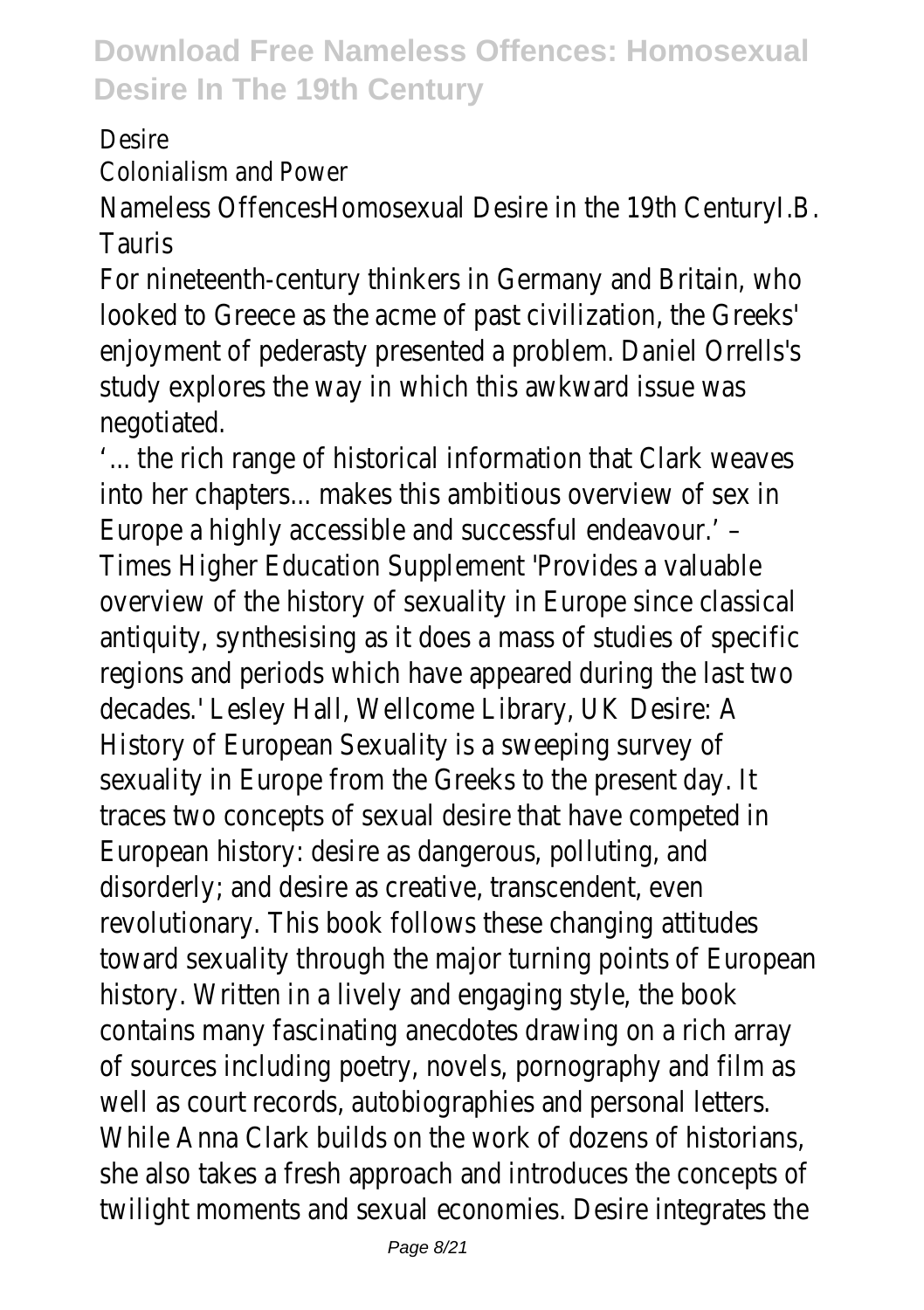history of heterosexuality with same-sex desire, and focuses on the emotions of love as well as the passions of lust, the politic of sex as well as the personal experiences.

With readings of novels by Thomas Hardy, Anthony Trollope, Oscar Wilde, Bram Stoker, Henry James, and others, this work explores the relationship between illicit sex and the postal service in Victorian Britain.

John Addington Symonds (1840-1893) and Homosexuality Performing Disunion

Oscar Wilde in Context

Postal Pleasures

Queensland and British Columbia in the Mid-Nineteenth **Century** 

Producing Veracity in the Victorian Courtroom Strange Case of Dr Jekyll and Mr Hyde and Other Tales *This is a detailed and vivid examination of homosexual activity in the 19th century and the creation of the "closet."*

*The Roman Sodom -- City of destruction -- The end of the world -- Laws -- Histories -- Lust and morality in the (long) eighteenth century -- The discovery of Sodom, 1851*

*What were the lived experiences of men on the frontiers of the British Empire? Using their journals, diaries and letters Robert Hogg examines the dreams, challenges and failures of men seeking their 'independence' on the margins of empire and demonstrates that life in colonial Queensland and British Columbia challenged preconceived ideas of manliness. Men were forced to sacrifice or modify elements of this ideal; some accepted that*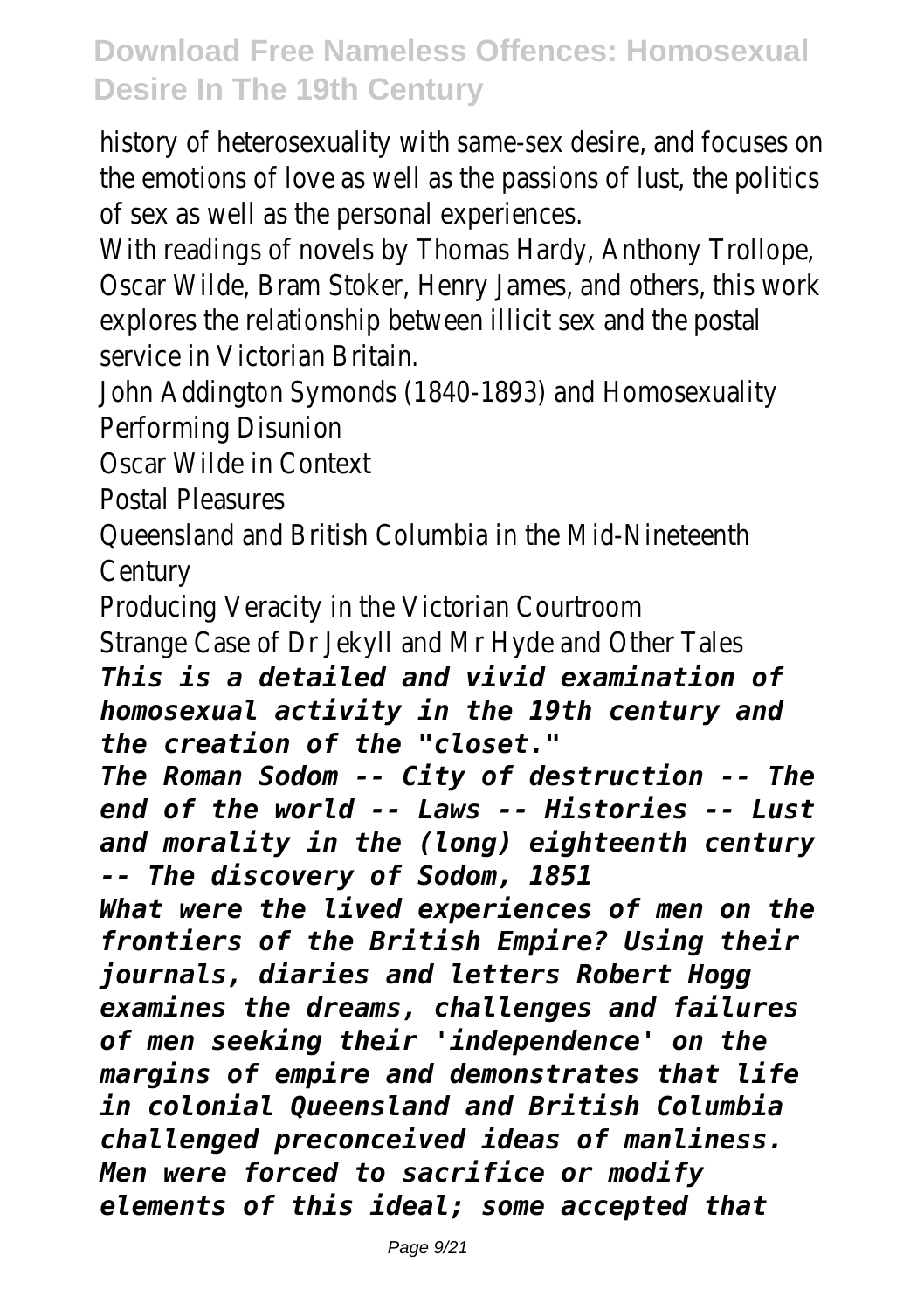*their manly aspirations were impossible to fulfil. In fact, this ideal of manliness contained a deep paradox. It was inherently contradictory, encompassing physical and mental prowess, caste hierarchies and egalitarianism, heterosexual dominance and the possibility of homoeroticism, Christian piety and the potential for violence and murder.*

*For nearly a century, British expatriate Charles Joseph Finger (1867–1941) was best known as a Newberry-award-winning author of children's literature. In Shared Secrets, Elizabeth Findley Shores relates Finger's untold story, exploring the secrets that connected the author to an international community of twentieth-century queer literati. As a young man, Finger reveled in the easy homosociality of his London polytechnical school, where he launched a student literary society in the mold of the city's private men's clubs. Throughout his life, as he wandered from England to Patagonia to the United States, he tried to recreate similarly open spaces—such as Gayeta, his would-be art colony in Arkansas. But it was through his idiosyncratic magazine All's Well that he constructed his most successful social network, writing articles filled with coded signals and winking asides for an inner circle of understanding readers. Shared Secrets is both the story of Finger's remarkable, adventurous life and a rare look at a community of gay writers and artists who* Page 10/21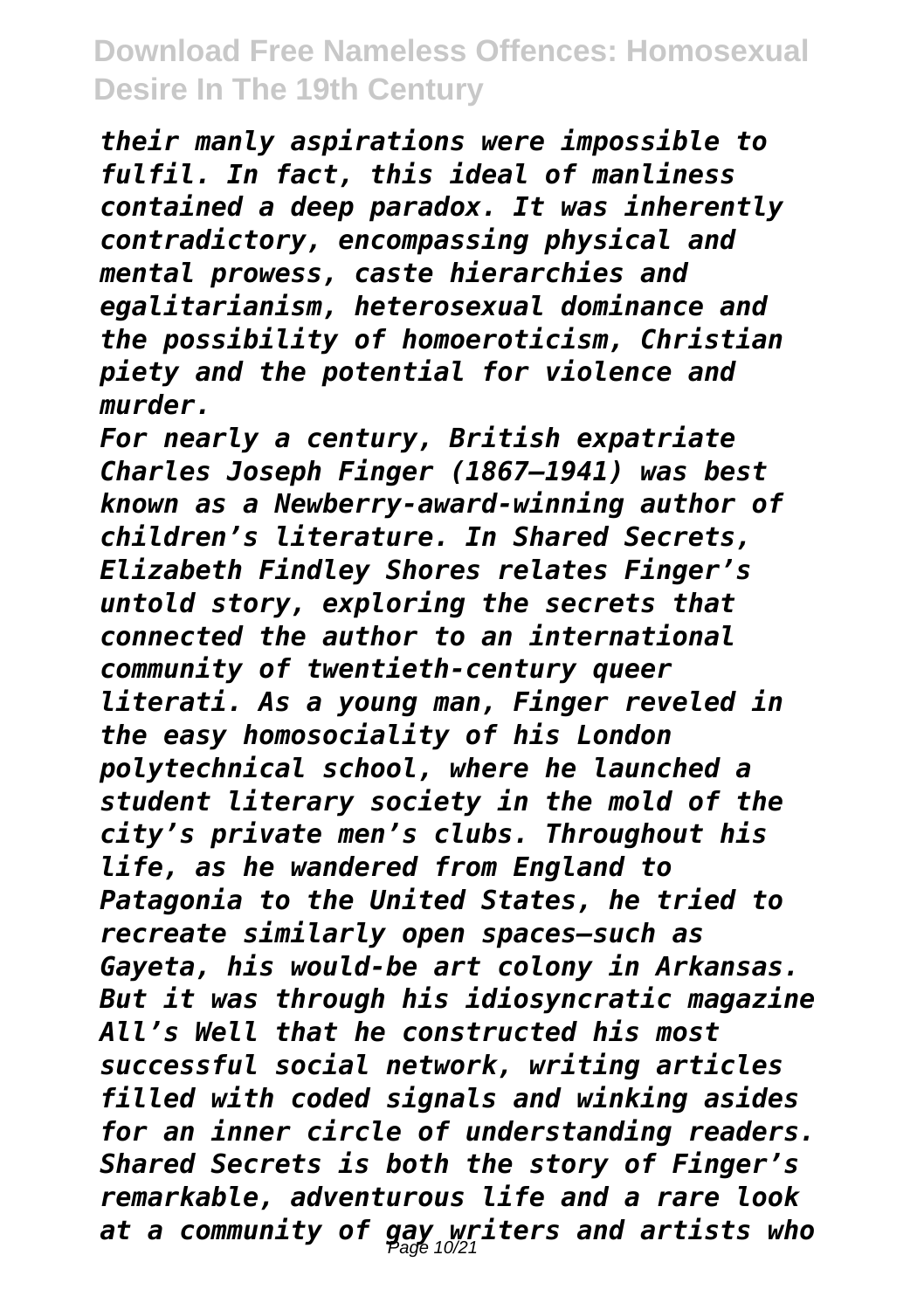*helped shaped twentieth-century American culture, even as they artfully concealed their own identities. The Secret Gospel of Mark Unveiled Narrating Imprisonment in the Victorian Age Histories of Crime Shared Secrets The Legal History of Sexual Offences in Mandate Palestine The Coming of the Civil War in Charleston, South Carolina Youth and Permissive Social Change in British Music Papers, 1967–1983*

Sexual attitudes and behaviour have changed radically in Britain between the Victorian era and the twenty-first century. However, Lesley A. Hall reveals how slow and halting the processes of change have been, and how many continuities have persisted under a façade of modernity. Thoroughly revised, updated and expanded, the second edition of this established text: • explores a wide range of relevant topics including marriage, homosexuality, commercial sex, media representations, censorship, sexually transmitted diseases and sex education • features an entirely new last chapter which brings the narrative right up to the present day • provides fresh insights by bringing together further original research and recent scholarship in the area. Lively and authoritative, this is an essential volume for anyone studying the history of sexual culture in Britain during a period of rapid social change.

Oscar Wilde was a courageous individualist whose pathbreaking life and work were shaped in the crucible of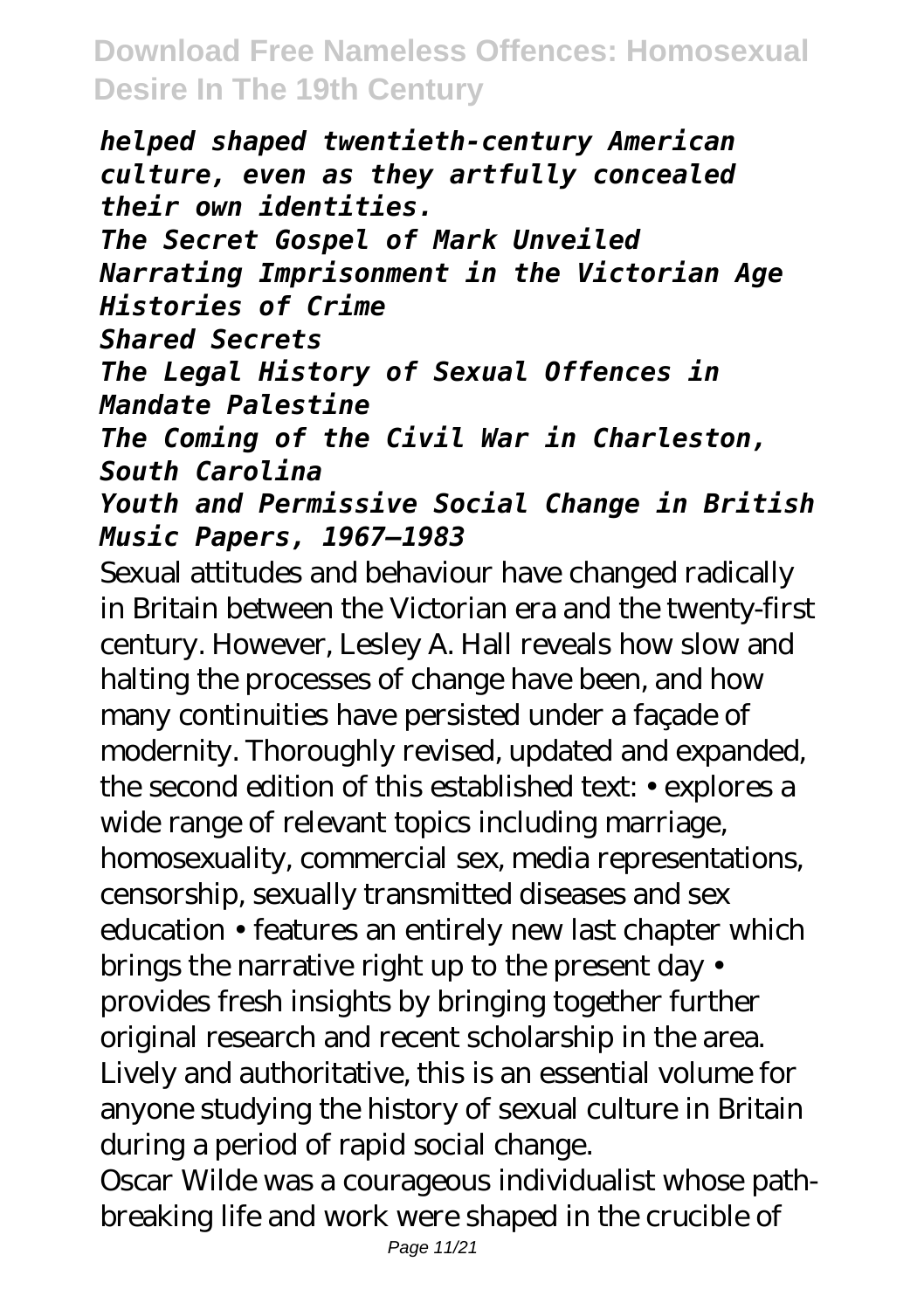his time and place, deeply marked by the controversies of his era. This collection of concise and illuminating articles reveals the complex relationship between Wilde's work and ideas and contemporary contexts including Victorian feminism, aestheticism and socialism. Chapters investigate how Wilde's writing was both a resistance to and quotation of Victorian master narratives and genre codes. From performance history to film and operatic adaptations, the ongoing influence and reception of Wilde's story and work is explored, proposing not one but many Oscar Wildes. To approach the meaning of Wilde as an artist and historical figure, the book emphasises not only his ability to imagine new worlds, but also his bond to the turbulent cultural and historical landscape around him - the context within which his life and art took shape.

Sexuality is often understood to be uniquely private and intimate--something that can and should be protected from capitalism's influence. This book argues, in contrast, that the histories of capitalism and sexuality are closely intertwined. Integral to this story has been the illusion that economic and sexual practices are tied to fundamentally different realms. Focusing on the history of sex work in Britain, the book shows that capitalism has long needed theconstruction of artificial boundaries around sex and work in order to extract profit from sexual labor, both paid and unpaid. "Romanticism Keywords offers readers an invaluable collection of 70 key terms most frequently discussed by authors of the Romantic period--and most often deliberated and debated by contemporary critics and

Page 12/21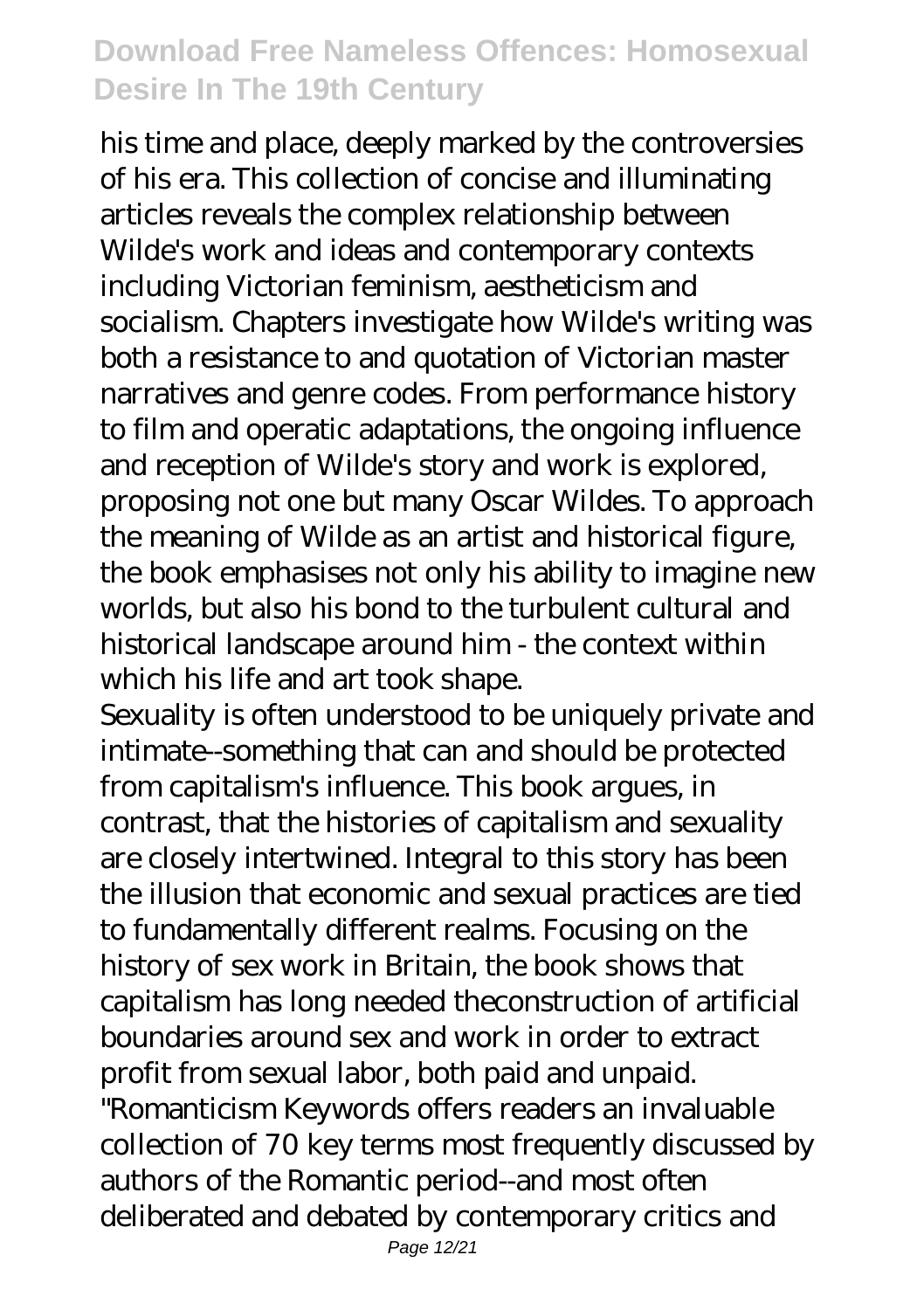literary historians of the era"-- A Critical Edition of Sources Guarding Life's Dark Secrets Stones of Law, Bricks of Shame The Routledge History of Disease Gendering the Narrative Sex, Gender and Social Change in Britain since 1880 Britain 1600-2000

In Reconsidering the Emergence of the Gay Novel in English and German, James P. Wilper examines a key moment in the development of the modern gay novel by analyzing four novels by German, British, and American writers. Wilper studies how the texts are influenced by and respond and react to four schools of thought regarding male homosexuality in the late nineteenth and early twentieth centuries. The first is legal codes criminalizing sex acts between men and the religious doctrine that informs them. The second is the ancient Greek erotic philosophy, in which a revival of interest took place in the late nineteenth century. The third is sexual science (or "sexology"), which offered various medical and psychological explanations for same-sex desire and was employed variously to defend, as well as to attempt to cure, this "perversion." And fourth, in the wake of the scandal caused by his trials and conviction for "gross indecency," Oscar Wilde became associated with a homosexual stereotype based on "unmanly" behavior. Wilper analyzes the four novels-Thomas Mann's Death in Venice, E. M. Forster's Maurice, Edward Prime-Stevenson's Imre: A Memorandum, and John Henry Mackay's The Hustler-in relation to these schools of thought, and focuses on the exchange and crosscultural influence between linguistic and cultural contexts on the subject of love and desire between men.

From the start of the new Australian nation in 1901, to the use of the female contraceptive pill in 1961, Let's Talk About Sex explores the ways sexuality has been constructed, understood and Page 13/21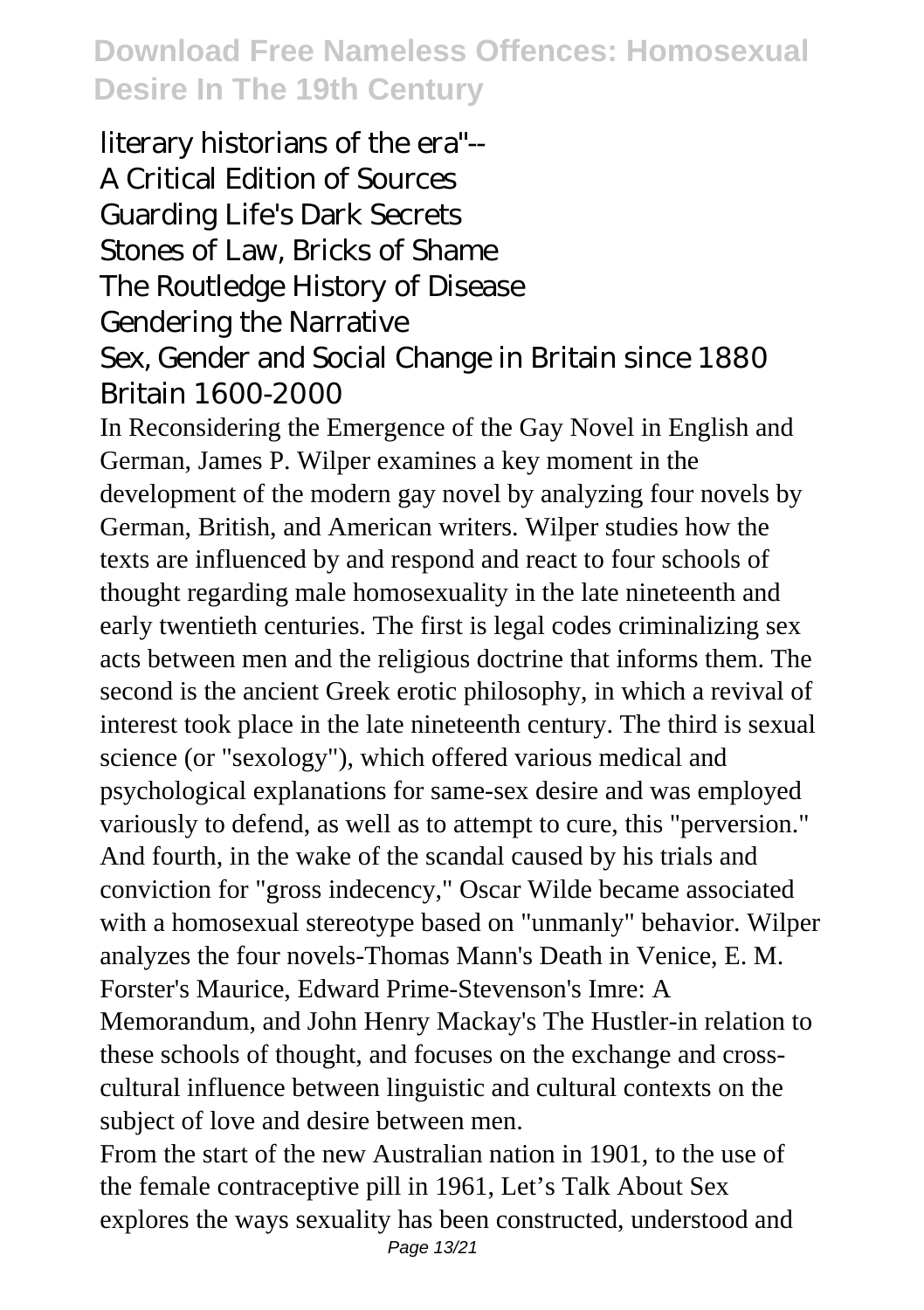experienced in Australia. Far from being something hidden and private, this work brings sexuality out into the open, and explains why sex is of social, cultural, political and economic importance. Let's Talk About Sex is an inclusive history, surveying multiple and interwoven forms of sexuality, desire, pleasure, regulation and resistance. It begins with the long Victorian period: the hidden desires of women and the "hydraulic" sexual needs of men, both in the cities and on the frontier. It moves across the decades, considering heterosexuality, homosexuality, lesbians and nascent ideas about queer and sexual difference. Lisa Featherstone highlights the tensions of the ages: venereal disease, homophobia, birth control, rape and child sexual assault. She analyses the ways non-normative sexuality was constructed as evil and perverse, but also how men and women responded to this pathologising of their desires. Let's Talk About Sex provides a fascinating account of sex, gender, age and race, across the formative years of Australian society.

This dark psychological fantasy is more than a moral tale. It is also a product of its time, drawing on contemporary theories of class, evolution and criminality and the secret lives behind Victorian propriety, to create a unique form of urban Gothic.

Masculinity, Class and Same-Sex Desire in Industrial England, 1895-1957 explores the experiences of men who desired other men outside of the capital. In doing so, it offers a unique intervention into the history of sexuality but it also offers new ways to understand masculinity, working-class culture, regionality and work in the period.

The Politics of Gender in Anthony Trollope's Novels

Visions of Sodom

How Britain Became Modern

Before Wilde

Homosexual Desire in the Nineteenth Century

Men, Masculinities and Religious Change in Twentieth-Century Britain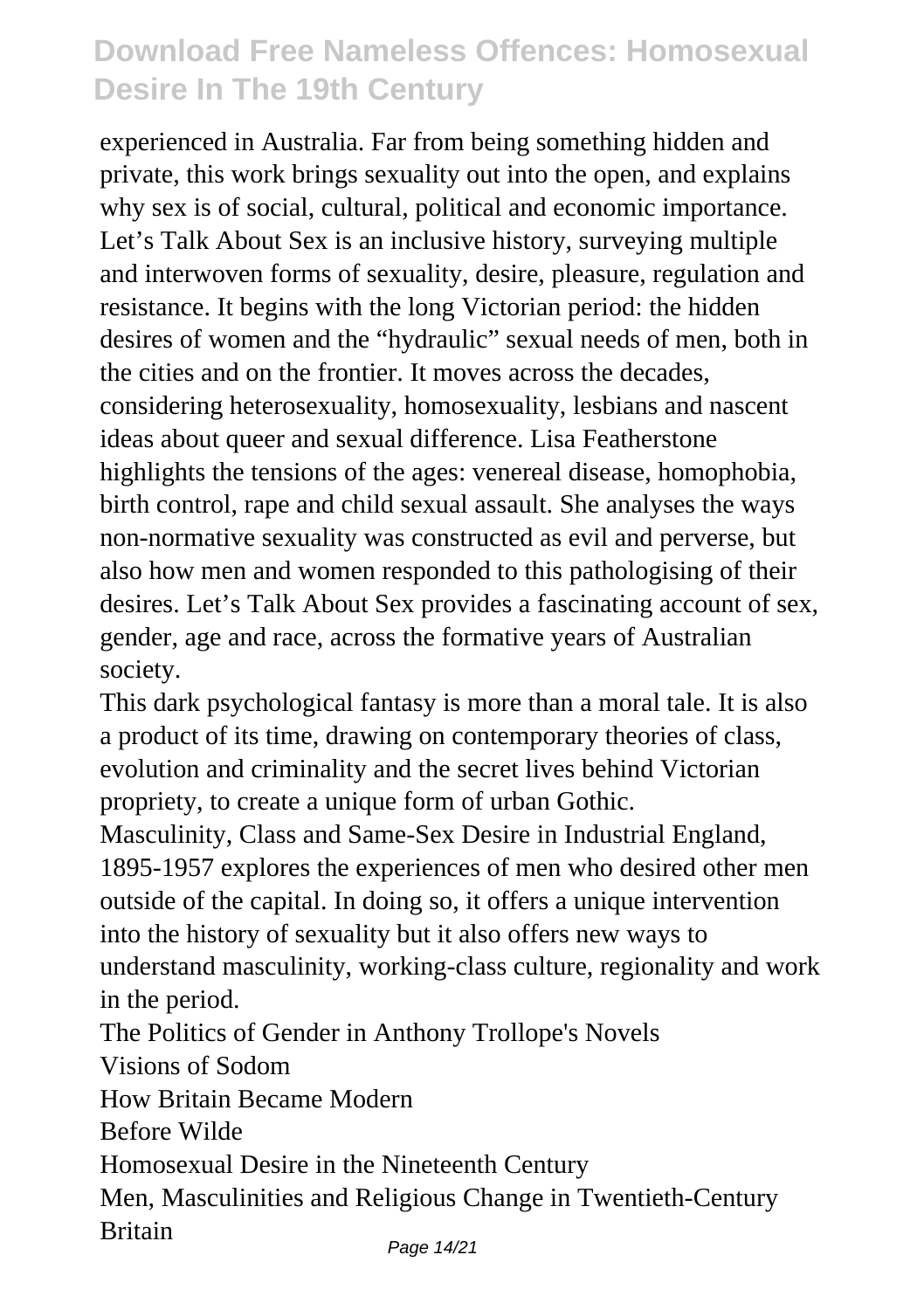#### A History of European Sexuality

Studying the ways in which writings on prisons were woven into the fabric of the period, the contributors to this volumen consider the ways in which these works affected inmates, the prison system, and the Victorian public.

The Routledge History of Disease draws on innovative scholarship in the history of medicine to explore the challenges involved in writing about health and disease throughout the past and across the globe, presenting a varied range of case studies and perspectives on the patterns, technologies and narratives of disease that can be identified in the past and that continue to influence our present. Organized thematically, chapters examine particular forms and conceptualizations of disease, covering subjects from leprosy in medieval Europe and cancer screening practices in twentieth-century USA to the ayurvedic tradition in ancient India and the pioneering studies of mental illness that took place in nineteenth-century Paris, as well as discussing the various sources and methods that can be used to understand the social and cultural contexts of disease. Chapter 24 of this book is freely available as a downloadable Open Access PDF under a Creative Commons Attribution-Non Commercial-No Derivatives 3.0 license. https://www.routledgehandb ooks.com/doi/10.4324/9781315543420.ch24 This volume brings together a number of recent Page 15/21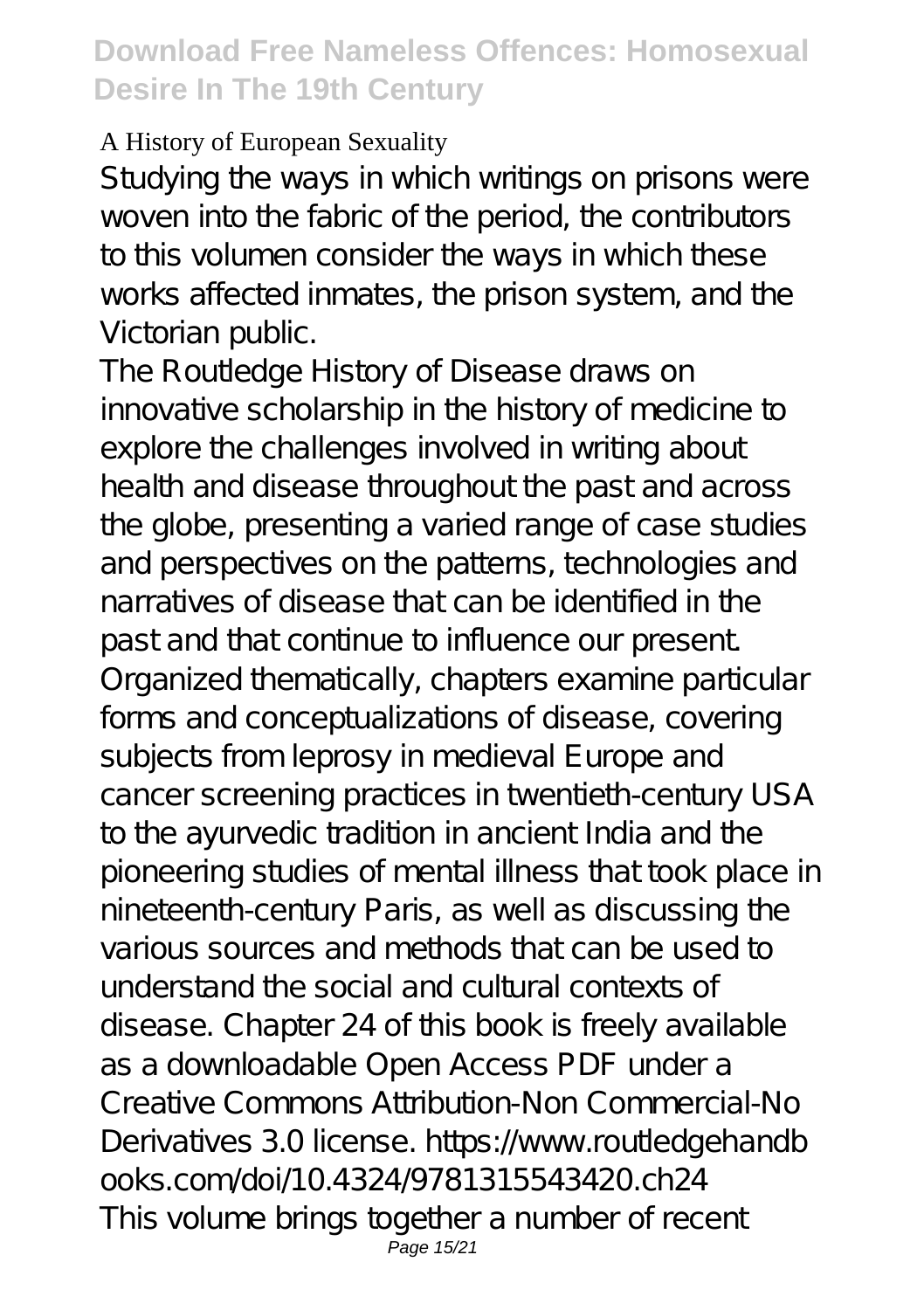critical essays on aspects of gender discourse visible in Indian English fiction. The articles included here address the multiple aspects of gender identity and open up doors for a number of varied interpretations. The authors considered range from Saratchandra to R Raj Rao, from Jhabvala to Manju Kapur. The contributions investigate a range of features of gender discourse, including feminism, masculinity, and homosexuality. As such, the volume represents an indispensable companion to any scholar of gender studies interested in the perspectives provided by Indian English fiction.

What does it mean to live in the modern world? How different is that world from those that preceded it, and when did we become modern? In Distant Strangers, James Vernon argues that the world was made modern not by revolution, industrialization, or the Enlightenment. Instead, he shows how in Britain, a place long held to be the crucible of modernity, a new and distinctly modern social condition emerged by the middle of the nineteenth century. Rapid and sustained population growth, combined with increasing mobility of people over greater distances and concentrations of people in cities, created a society of strangers. Vernon explores how individuals in modern societies adapted to live among strangers by forging more abstract and anonymous economic, social, and political relations, as well as by reanimating the local and the personal.<br>Page 16/21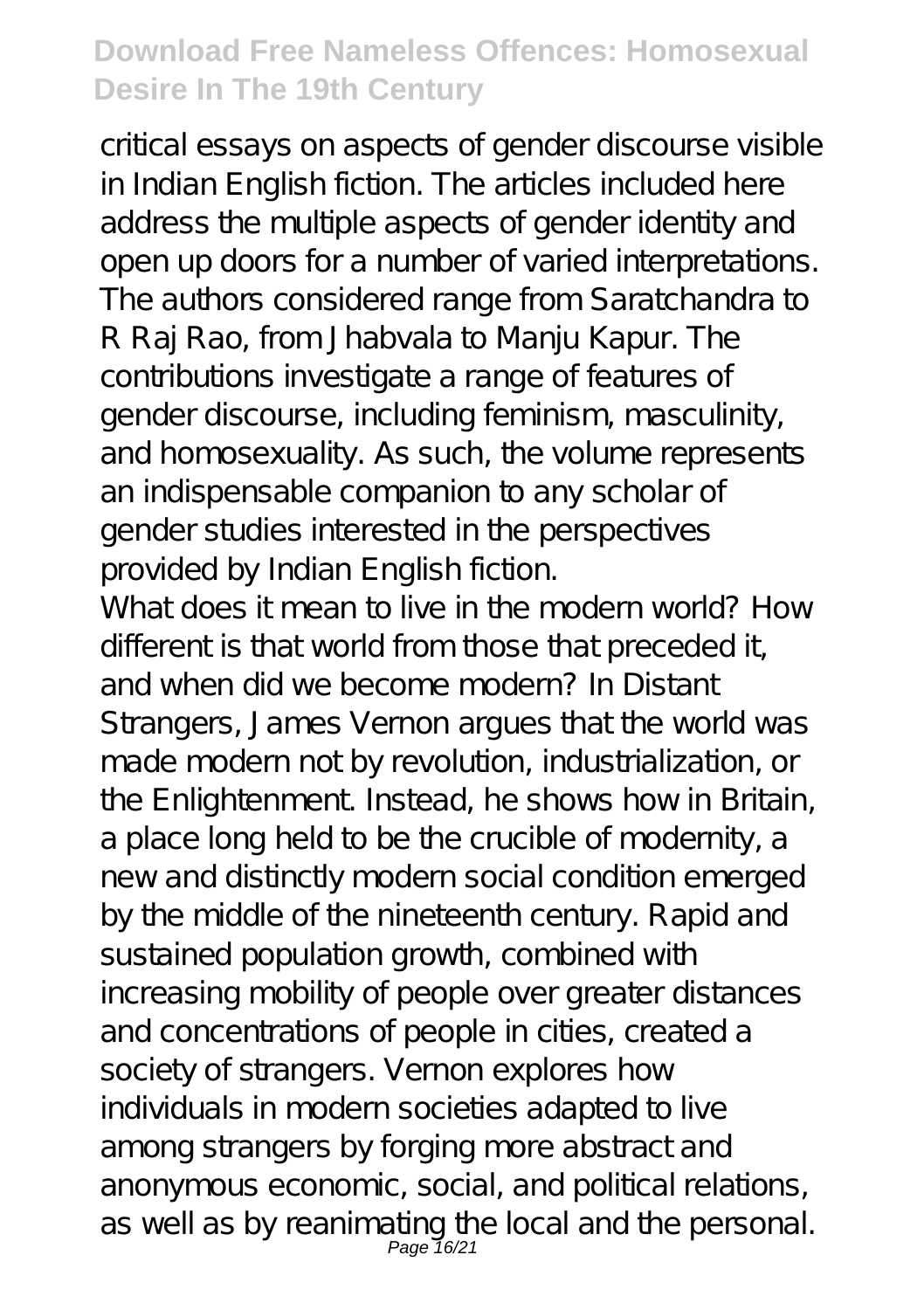Nameless Offences Men and Manliness on the Frontier The 'Trials' of Same-Sex Desire Histories of Sexuality in Australia from Federation to the Pill New Readings for the Twenty-First Century

Reconsidering the Emergence of the Gay Novel in English and German

Legal and Social Controls over Reputation,

Propriety, and Privacy

In 1958, Bible scholar Morton Smith announced the discovery of a sensational manuscript-a second-century letter written by St. Clement of Alexandria, who quotes an unknown, longer version of the Gospel of Mark. When Smith published the letter in 1973, he set off a firestorm of controversy that has raged ever since. Is the text authentic, or a hoax? Is Smith' sinterpretation correct? Did Jesus really practice magic, or homosexuality? And if the letter is a forgery . . . why? Through close examination of the "discovered" manuscript' s text, Peter Jeffery unravels the answers to the mystery and tells the tragic tale of an estranged Episcopalian priest who forged an ancient gospel and fooled many of the best biblical scholars of his time. Jeffery shows convincingly that Smith' s Secret Gospel is steeped in anachronisms and that its construction was influenced by Oscar Wilde' s Salomé, twentieth-century misunderstandings of early Christian liturgy, and Smith's personal struggles with Christian sexual morality. This book contributes an analysis of UK-based nongovernmental organisations engaged in transnational lesbian, gay, bisexual, and trans (LGBT) activism, within a broader recognition of the complexities that British colonial Page 17/21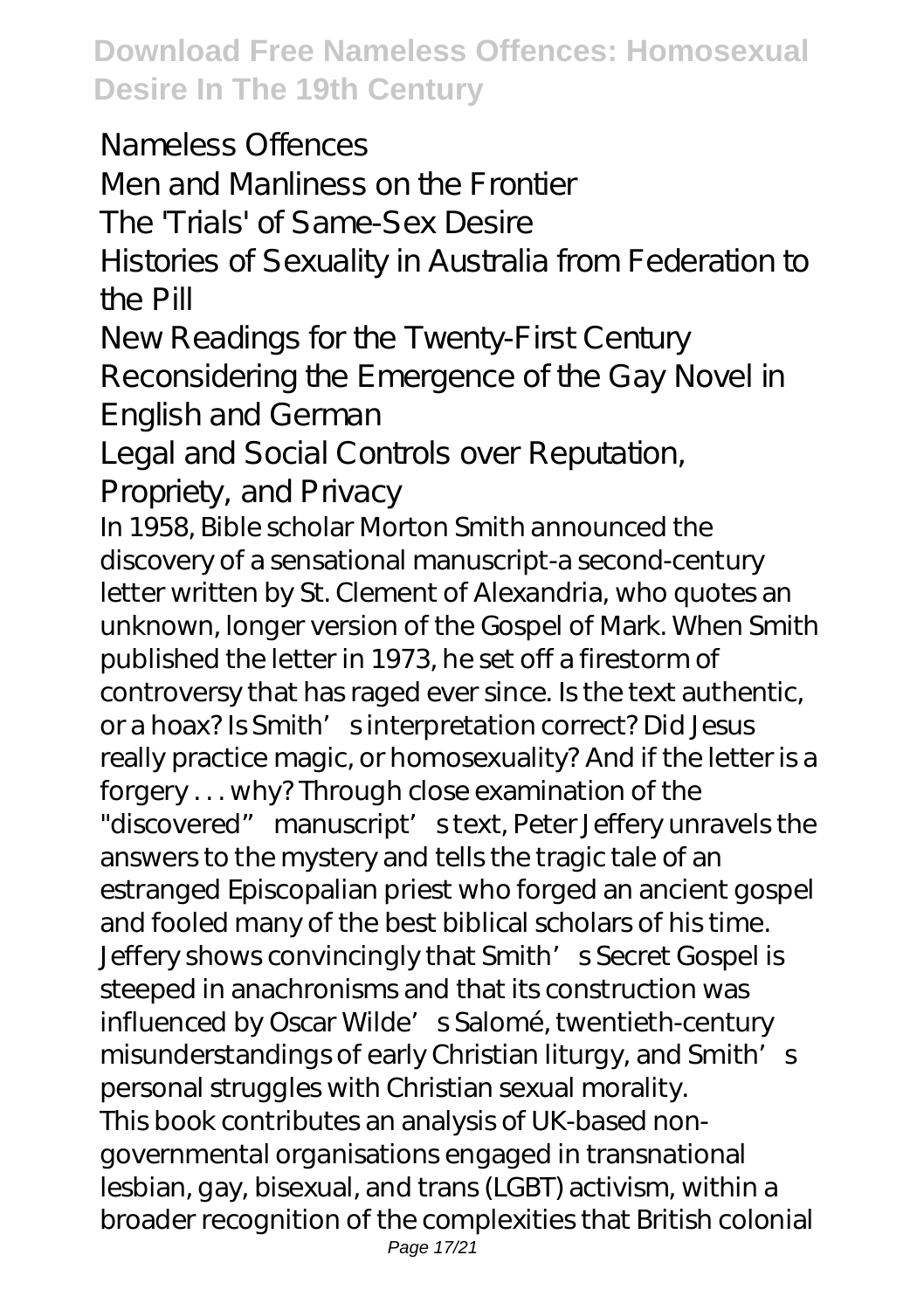legacies perpetuate in contemporary international relations. From this analysis, the book suggests that greater engagement with intersectional and decolonial approaches to transnational activism would allow for a more transformative solidarity that challenges the broader impacts of coloniality on LGBT people' slives globally. Case studies are used to explore UK actors' participation in the complexities of contemporary transnational LGBT activism, including activist responses to developments in Brunei between 2014 and 2019, and the use of LGBT aid conditionality by Western governments. Activist engagements with legacies of British colonialism are also explored, including a focus on 'sodomy laws' and the Commonwealth, as well as the challenges faced by LGBT people seeking asylum in the UK.

While there is no shortage of studies addressing the state's regulation of the sexual, research into the ways in which the sexual governs the state and its attributes is still in its infancy. The Sexual Constitution of Political Authority argues that there are good reasons to suppose that our understandings of state power quiver with erotic undercurrents. The book maintains, more specifically, that the relationship between ideas of political authority and male same-sex desire is especially fraught. Through a series of case studies where a statesman's same-sex desire was put on trial (either literally or metaphorically) as a problem for the good exercise of public powers, the book shows the resilience and adaptability of cultural beliefs in the incompatibility between public office and male same-sex desire. Some of the case studies analysed are familiar ground for both political/constitutional history and the history of sexuality. The Sexual Constitution of Political Authority argues, however, that only by systematically reading questions of institutional politics and questions of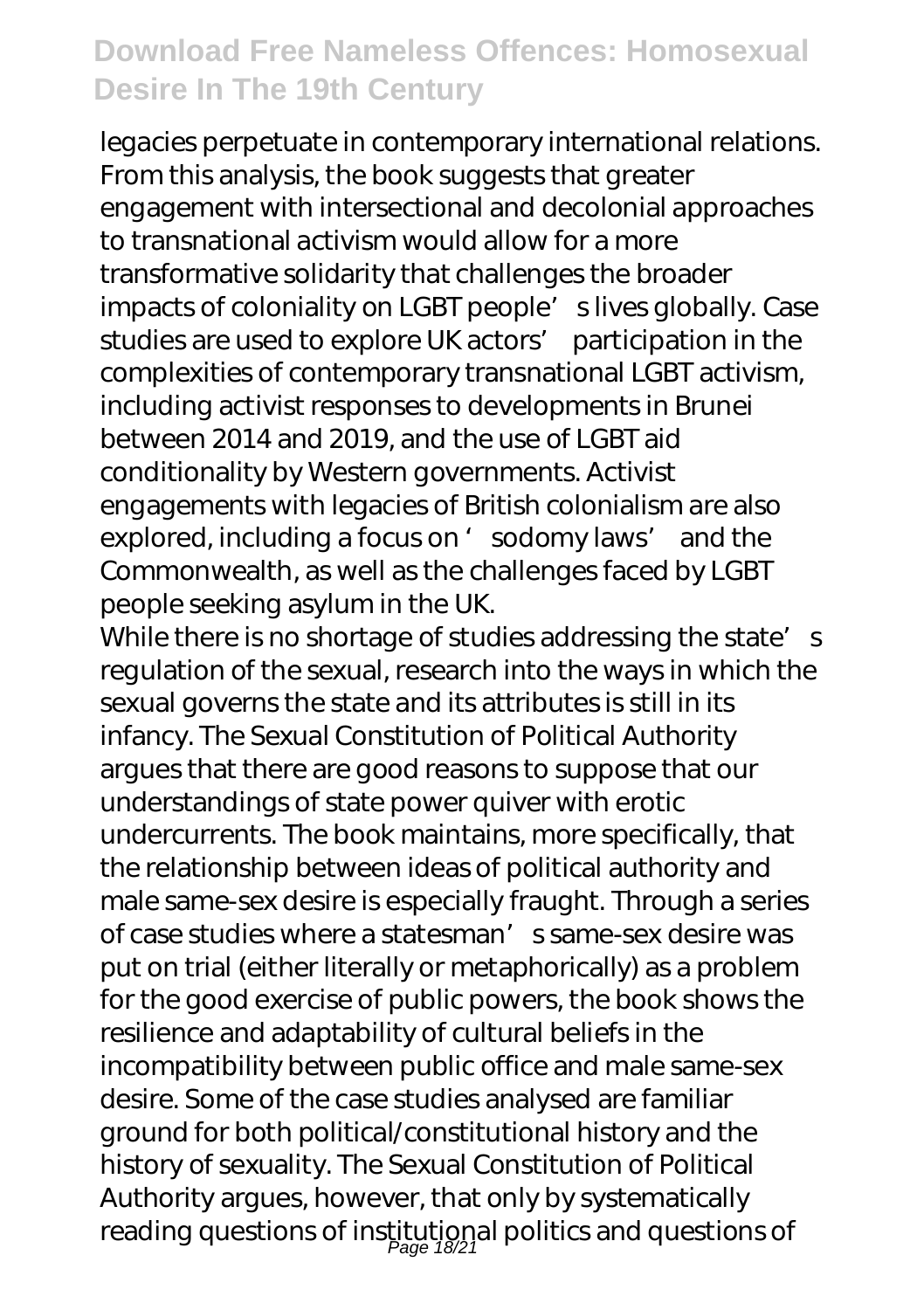sexuality through each other will we have access to the most interesting insights that a study of these trials can generate. Whether they involve obscure public officials or iconic rulers such as Hadrian and James I, these compelling fragments of queer history reveal that the disavowal of male same-sex desire has been, and partly remains, central to mainstream understandings of political authority.

At once a book about Oxford and Heidelberg University and about the character of European society on the eve of the World War I, Our Friend "The Enemy" challenges the idea that pre-1914 Europe was bound to collapse.

Governing Gender and Sexuality in Colonial India Homosexuality in Italian Literature, Society, and Culture, 1789-1919

Indian English Fiction and Gender Discourse Imagined Rituals of Sex, Death, and Madness in a Biblical **Forgery** 

Gender and Material Culture in Britain Since 1600 Elite Education in Britain and Germany Before World War I Let's Talk About Sex

Providing a rounded and coherent history of crime and the law spanning the past 400 years, Histories of Crime explores the evolution of attitudes towards crime and criminality over time. Bringing together contributions from internationally acknowledged experts, the book highlights themes, current issues and key debates in the history of deviance and bad behaviour, including: ■ marital cruelty and adultery ■ infanticide ■ murder ■ the underworld ■ blasphemy and moral crimes ■ fraud and white-collar crime ■ the death penalty and punishment. Individual case studies of violent and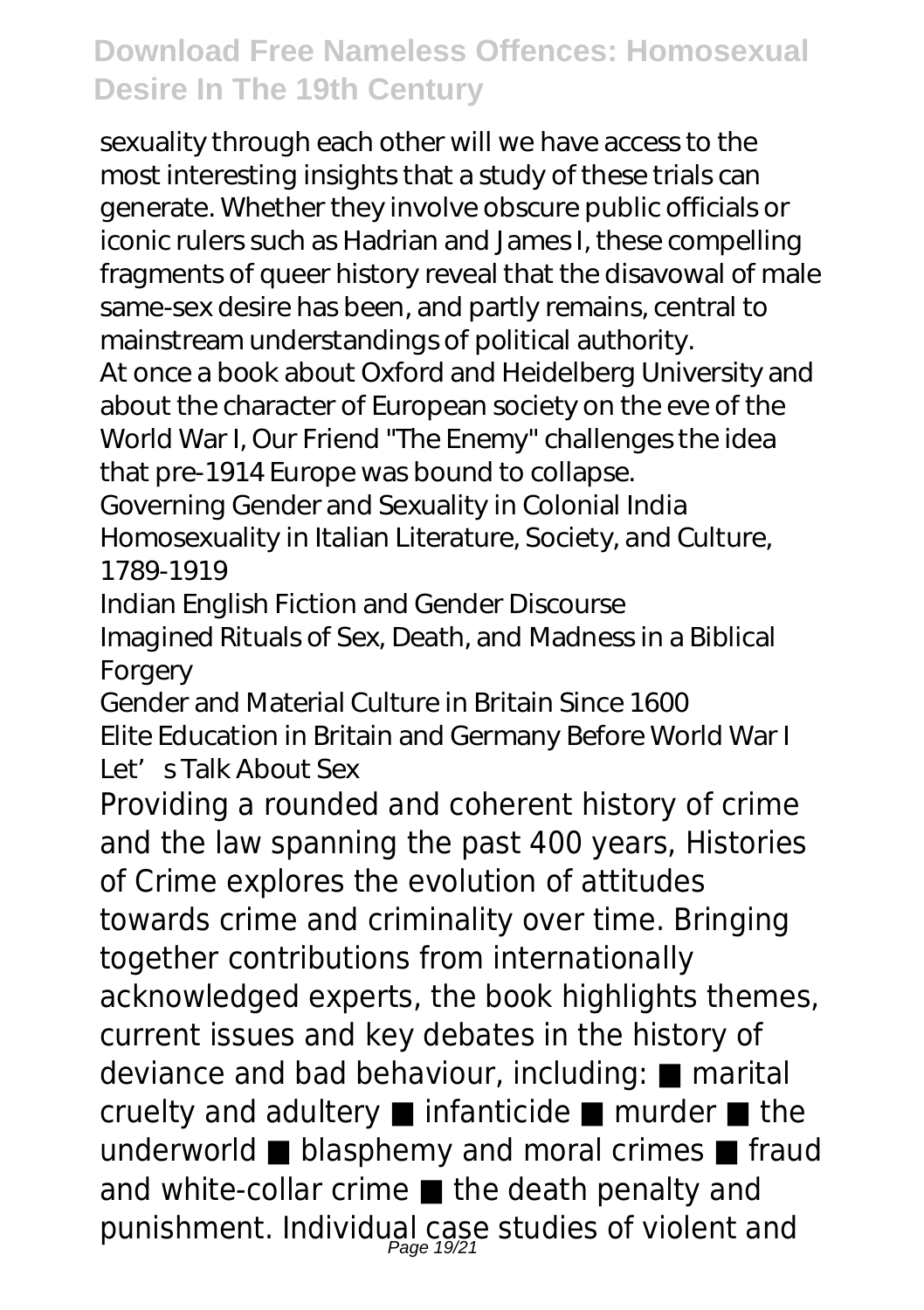non-violent crime are used to explore the human means and motives behind criminal practice. Through these, the book illuminates society's wider attitudes and fears about criminal behaviour and the way in which these influence the law and legal system over time. This fascinating book is essential reading for students and teachers of history, sociology and criminology, as well as anyone interested in Britain's criminal past.

Examines the colonial and postcolonial governance of gender and sexuality through the history of transgender Hijras in north India.

Homosexuality, bisexuality, transvestitism, and trans-genders represented new ideas, customs, and mentalities which shattered nineteenthcentury Italy. At this time, Italy was a state in the making, with a growing population, a fading aristocracy, and new urban classes entering the scene. While still an extremely Catholic country, atheism and secularization slowly undermined the old, traditional morality, with literature and poetry endorsing innovative fashions coming from abroad. Laxity mixed with perversion, while new forms of sexuality mirrored the immense changes taking place in a society that, since time immemorial, was dominated by the Church and by a rigid class system. This was a revolution, parallel to the political movements that brought about the Unification of Italy in 1861, and was tormented, Page 20/21